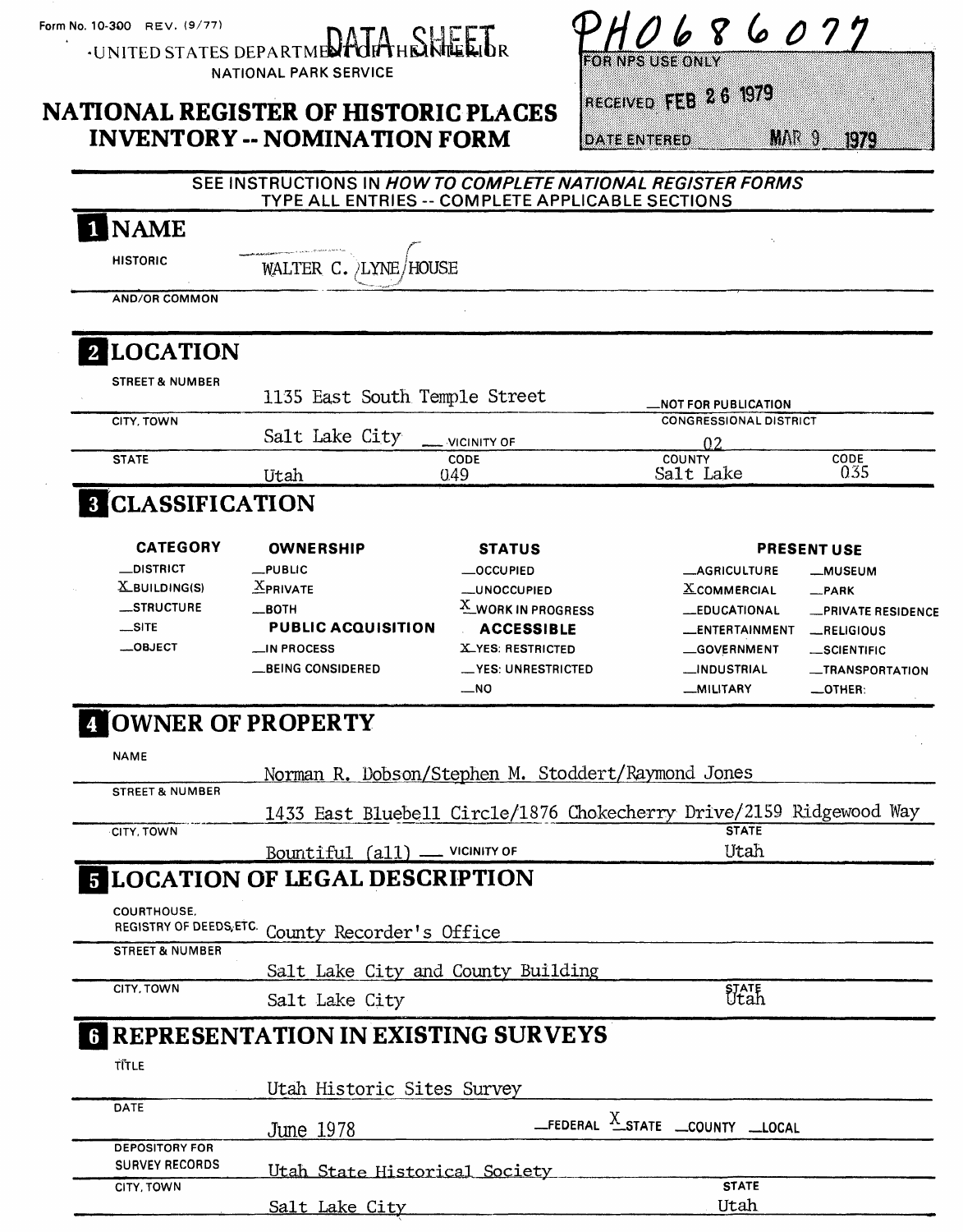### **DESCRIPTION**

|                   | <b>CONDITION</b> | <b>CHECK ONE</b>   | <b>CHECK ONE</b>         |
|-------------------|------------------|--------------------|--------------------------|
| <b>_EXCELLENT</b> | __ DETERIORATED  | <b>__UNALTERED</b> | <b>XORIGINAL SITE</b>    |
| $x$ -GOOD         | __RUINS          | <b>XALTERED</b>    | <b>__MOVED</b><br>DATE__ |
| $-FAIR$           | __UNEXPOSED      |                    |                          |

#### DESCRIBE THE PRESENT AND ORIGINAL (IF KNOWN) PHYSICAL APPEARANCE

The Walter C.Lyne House, built in 1898 is a two-and-a-half story structure with a full basement situated on a site of prominence on the north side of East South Temple<br>street. The residence is sited well back from the streets which pass it on the The residence is sited well back from the streets which pass it on the south and east. The home is surrounded on all sides by mature trees and shrubs. A retaining wall of rusticated Red Butte Sandstone is still extant and creates a one-level terrace along the south and west sides of the building. A wrought iron fence is still extant along the north property line. Also extant, but no longer on property associated with the Lyne House, is a one-story brick carriage house. The carriage house is located north of the northwest corner of the home and faces south. It features two large "garage" doors, segnented windows in the side walls, and a tall hip roof with two she dormers. A frame structure which encloses an exterior  $\epsilon$ stairway into the basement is also intact, as is the original rear porch which is of frame construction and has latticed walls.

While the site and landscaped elements historically associated with the Lyne House are most intact, the house itself has experienced some change, most of which involved removal or conceiling of decorative trim. The iron cresting along the truncated hip roof is gone. One of the dormers on the roof has been removed. The pinnacle; and bargeboard trim no longer exist in the central front gable. The bracketed and dentiled cornice has been covered over by metal sheathing. The railings and newel posts of the balcony and front porch have been removed. A wooden stairway was added along the west exterior wall when the home was converted to a boarding house.

Despite these changes, most of the original design and fabric is intact. The Lyne House has a foundation of rusticated Red Butte sandstone. The water table is of cut stone, sandstone, as are the sills and lintels. The building's superstructure is brick. All exterior stairs and walks are of sandstone.

The front facade of the Lyne House is asymetrical but formal in feeling. The front entry'is, articulated by a gabled bay which extends slightly southward from the main face of the south wall. A semi-circular bay in the right is balanced by the round form of the columned porch on the left of the front facade.' The entry features its original paneled door, leaded and beveled glass sidelights and a second story Palladian window. Another Palladian window is also located in the first story to the left of the front door.

Due to its corner location, the Lyne House has three exterior entries, one each on the south, east and north. The home is basically rectangular in shape, though two rounded bay windows, two porches and the extended entry wing add variety of massing to the otherwise boxlike form. Exterior decoration includes the classical front porch with its bracketed and dentiled cornice and pairs of Ionic columns, leaded glass windows and corbeled chimneys.

The interior of the Lyne House is largely intact. In plan, the main floor contains a spacious entry, lobby, parlor, living and dining rooms, kitchen and pantry. The second floor contains numerous bedrooms. The third floor contains Mr. Lyne's study which overlooked South Temple Street. Servants quarters were housed in the basement. Noteworthy features of the interior include coffered wainscoting in the lobby, fireplaces with tile surrounding and hearths, iron hoods and frames and birdseye maple mantles; a grand stairway with columned newel posts; high ceilings with French curved cornices; oak and greenwood baseboards and mouldings; polychrome ceramic tiles in bathrooms and on the front porch; and original doors, hardware which are extant throughout the entire house.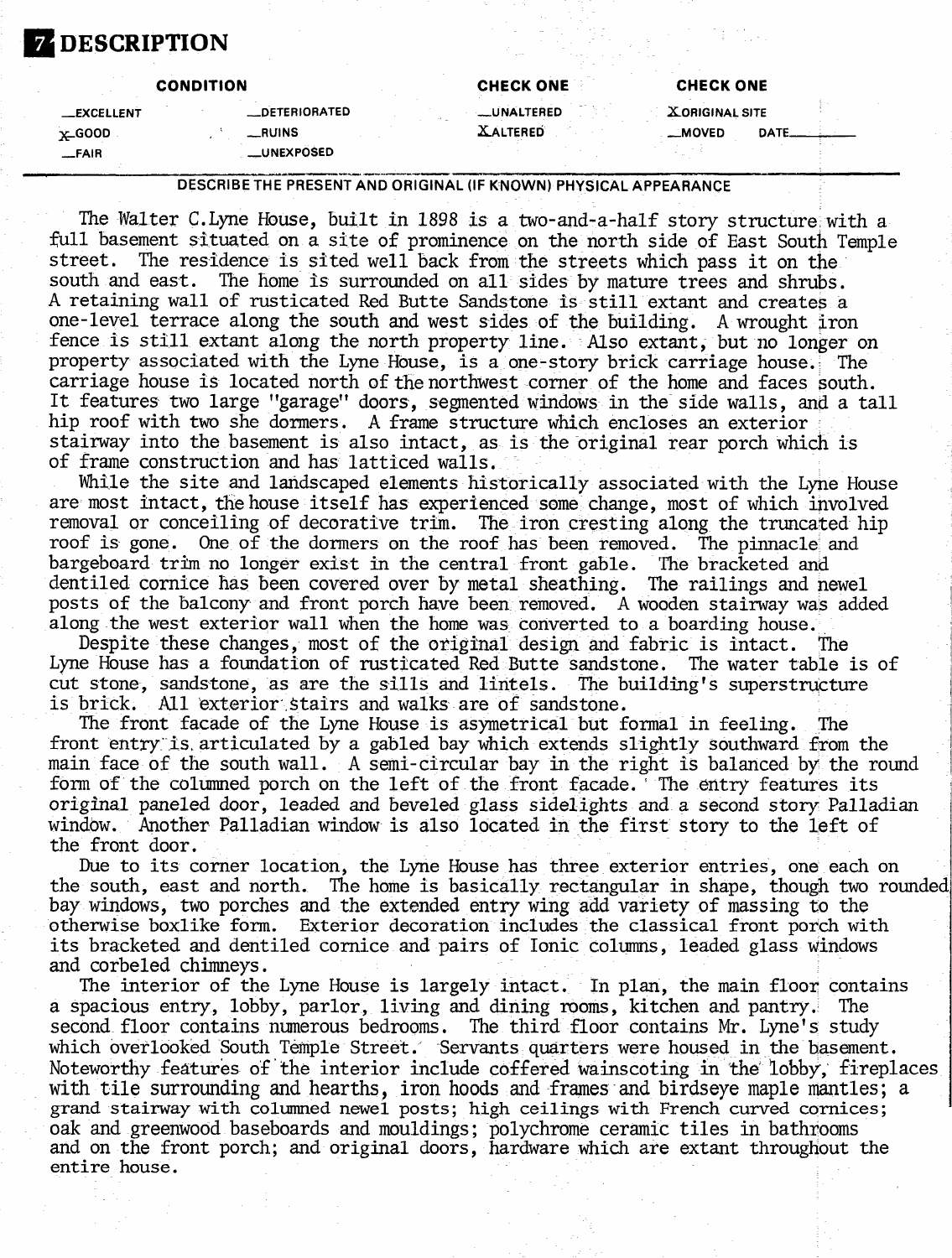## **El SIGNIFICANCE**

| <b>SPECIFIC DATES</b>            | 1898                    | <b>BUILDER/ARCHITECT</b>                         | N<br>Jasper                   | Melton                              |
|----------------------------------|-------------------------|--------------------------------------------------|-------------------------------|-------------------------------------|
|                                  | いしこくきょういき               | $\overline{\phantom{a}}$ INVENTION               |                               |                                     |
| __1900-                          | COMMUNICATIONS          | 医变形体动物的<br>__INDUSTRY                            | _POLITICS/GOVERNMENT          | -TRANSPORTATION<br>-OTHER (SPECIFY) |
| $\underline{\text{X}}$ 1800-1899 | __COMMERCE              | _EXPLORATION/SETTLEMENT                          | _PHILOSOPHY                   |                                     |
| —1700-1799                       | $\_$ ART                | _ENGINEERING                                     | $-MUSIC$                      | $-$ THEATER                         |
|                                  | <b>MARCHITECTURE</b>    | <b>EDUCATION</b>                                 | t<br><b>MILITARY</b>          | _SOCIAL/HUMANITARIAN                |
| $-1500-1599$                     | <b>LAGRICULTURE</b>     | $—ECONOMICS$                                     | __LITERATURE                  | $-$ SCULPTURE                       |
| $-1400-1499$                     | -ARCHEOLOGY-HISTORIC    | CONSERVATION                                     | $\equiv$ LAW                  | _SCIENCE                            |
| <b>_PREHISTORIC</b>              | -ARCHEOLOGY-PREHISTORIC | COMMUNITY PLANNING                               | <b>LANDSCAPE ARCHITECTURE</b> | $-$ RELIGION                        |
| <b>PERIOD</b>                    |                         | AREAS OF SIGNIFICANCE -- CHECK AND JUSTIFY BELOW |                               |                                     |
|                                  |                         |                                                  |                               | the contract of the con-            |

#### **STATEMENT OF SIGNIFICANCE**

Built in 1898 by architect/builder Jasper N. Melton for Walter C. Lyne, the Lyne House is significant as a landmark structure in Salt Lake City's East South Temple Street Historic District. The two-and-a-half story brick and stone residence is Georgian Revival in style but incorporates a columned portico and rounded bay projection, both off-centered, which add an element of balanced assymmetry to the design. The Lyne House also serves to document the career of its owner, a prominent wool dealer, city councilman and civic leader. The home, although somewhat altered, is considered to be the finest remaining work of Jasper N. Melton, a local builder who also designed the homes he built.

### **HISTORY**

Walter Cogswell Lyne was born December 8, 1857, in Wisconsin and followed his father to Salt Lake City, Utah, in 1871 when he was 14 years old. Walter was one of a prestigious group of businessmen to establish a firm near the intersection of 200 South and Main Streets, one of the city's most popular commercial corners in pioneer days. Here, on the site of the present Walker Bank, Lyne operated a drug store under the name of W. C. Lyne and Company. He later went into business with James E. Paine and was a successful wook broker, a profession he followed for the' remainder'of his life.

In 1889, at the age of 32, Lyne married Grace Coons of Nebraska. Nine years later he built his large home, the subject of this history, on East South Temple, Salt Lake City's boulevard of mansions. The Lynes had three children: Norman Cogswell, Walter Jr., and Alice.

Among the significant accomplishments of Walter C. Lyne washis ervice as Salt Lake City councilman from 1910 to 1912 under Mayor John S. Brads ford. During these mining boom years of great expansion, Lyne played a significant role in the development of Salt Lake City from a quiet pioneer town to a major commercial and industrial center in the Intermountain West. His work in organizing the Salt Lake City Chamber of Commerce of which he was a charter member was also important. An active member of the First Presbyterian Church, Lyne maintained an active interest in the development of Westminster College. He also served on the Board of Directors of the Salt Lake Hardware Company. Considered a very generous man, Lyne was an anonymous benefactor to many organizations and individuals.

Walter C. Lune died January 9, 1935, at the age of 77 and was preceeded in death by his wife who died May 21, 1922. Following Lyne's death, Mrs. Alice Gurnsey, his daughter, lived in the home until 1944. Later the Lune house was used as a boarding house and halfway house. The house is currently being restored to its original appearance by the owners, with Raymond Jones, the project architect.

The Walter Lyne House was constructed by Jasper N. Melton, a local carpenter, contractor, and architect. Born in Harrison County, Indiana, on June 16, 1837, Melton pursued the profession of contracting in Lafayette, Indiana, following his service in the Civil War. He came to wait Lake City in 1889 and designed and built many of the city's important residences and smaller commercial buildings.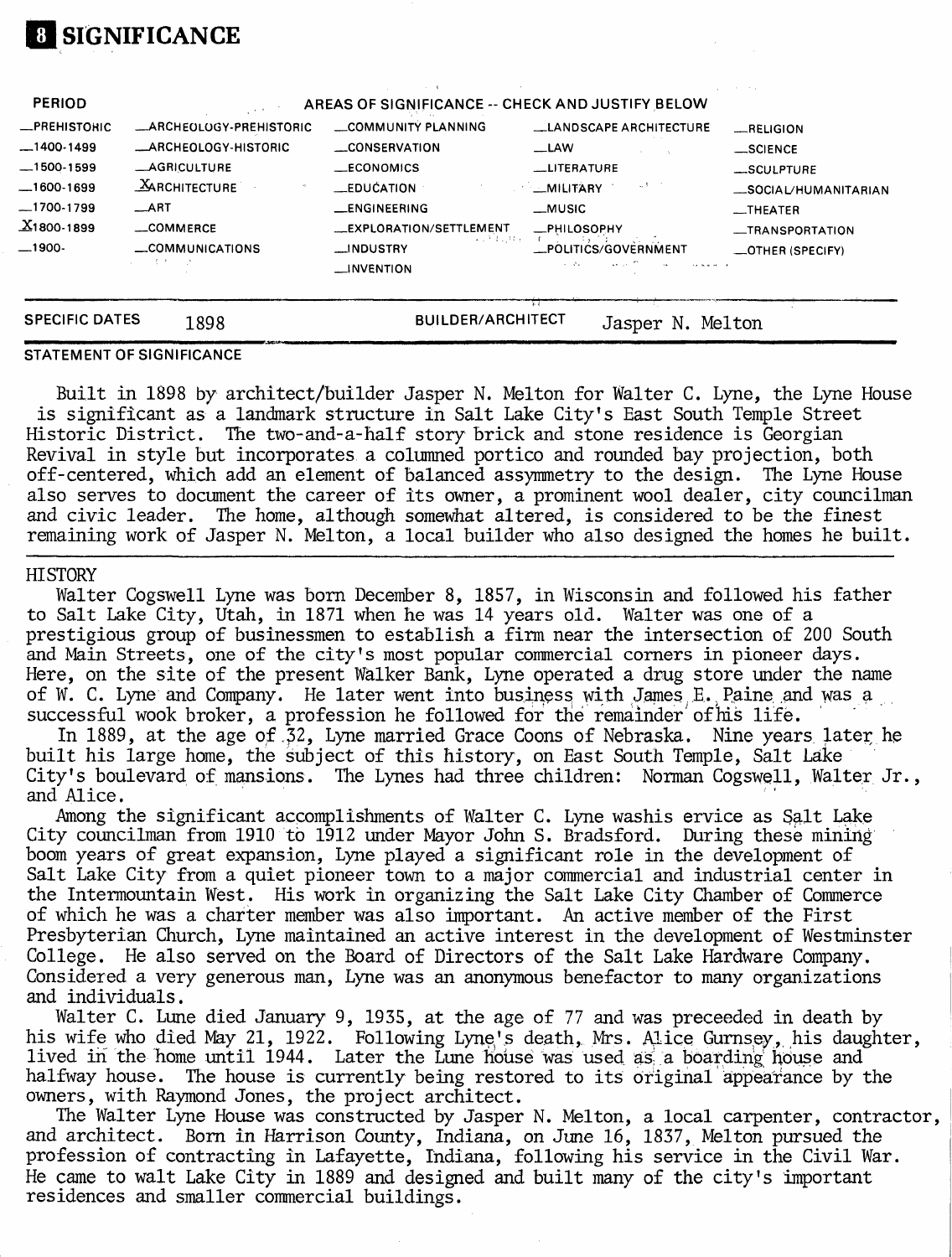## 9 MAJOR BIBLIOGRAPHICAL REFERENCES

| Fohlin, E. V. (author and publsiher), Salt Lake City, Past and Present, Salt Lake, 1908.<br>Salt Lake Tribune, January 10, 1935, December 29, 1915.<br>Polk Directories, Salt Lake City.<br>Salt Lake City Building Permit Book, 1898.                                                                                                                                                                     |                                      |
|------------------------------------------------------------------------------------------------------------------------------------------------------------------------------------------------------------------------------------------------------------------------------------------------------------------------------------------------------------------------------------------------------------|--------------------------------------|
| <b>IDGEOGRAPHICAL DATA</b>                                                                                                                                                                                                                                                                                                                                                                                 |                                      |
| ACREAGE OF NOMINATED PROPERTY less than one acre.                                                                                                                                                                                                                                                                                                                                                          |                                      |
| QUADRANGLE NAME Fort Douglas, Utah                                                                                                                                                                                                                                                                                                                                                                         | QUADRANGLE SCALE $1:24000$           |
| UTM REFERENCES $76/0$                                                                                                                                                                                                                                                                                                                                                                                      |                                      |
| $A[\frac{1}{2}]$   4 2 8 7 j<br>3330<br>в<br>ZONE EASTING<br><b>NORTHING</b>                                                                                                                                                                                                                                                                                                                               | EASTING<br><b>NORTHING</b>           |
| ZONE<br>C I<br>D                                                                                                                                                                                                                                                                                                                                                                                           |                                      |
|                                                                                                                                                                                                                                                                                                                                                                                                            |                                      |
|                                                                                                                                                                                                                                                                                                                                                                                                            |                                      |
| н                                                                                                                                                                                                                                                                                                                                                                                                          |                                      |
| <b>VERBAL BOUNDARY DESCRIPTION</b>                                                                                                                                                                                                                                                                                                                                                                         |                                      |
| alle diat<br>$\mathbb{R}^{n}$                                                                                                                                                                                                                                                                                                                                                                              | 计一项字                                 |
|                                                                                                                                                                                                                                                                                                                                                                                                            |                                      |
| LIST ALL STATES AND COUNTIES FOR PROPERTIES OVERLAPPING STATE OR COUNTY BOUNDARIES                                                                                                                                                                                                                                                                                                                         |                                      |
| <b>STATE</b><br>CODE.<br><b>COUNTY</b>                                                                                                                                                                                                                                                                                                                                                                     | <b>CODE</b>                          |
| <b>STATE</b><br>CODE<br><b>COUNTY</b>                                                                                                                                                                                                                                                                                                                                                                      | <b>CODE</b>                          |
| <b>IT FORM PREPARED BY</b><br>NAME / TITLE<br>Allen D. Roberts, Preservation Consultant                                                                                                                                                                                                                                                                                                                    |                                      |
| <b>ORGANIZATION</b><br>Historic Utah Inc.                                                                                                                                                                                                                                                                                                                                                                  | <b>DATE</b>                          |
| <b>STREET &amp; NUMBER</b>                                                                                                                                                                                                                                                                                                                                                                                 | May 1978<br><b>TELEPHONE</b>         |
| 224 West 300 North                                                                                                                                                                                                                                                                                                                                                                                         | $(801)$ 355-5926                     |
| <b>CITY OR TOWN</b>                                                                                                                                                                                                                                                                                                                                                                                        | <b>STATE</b>                         |
| Salt Lake City of the Communist<br>WE TO A RECOVERED                                                                                                                                                                                                                                                                                                                                                       | <u>an Utah </u>                      |
| <b>INSTATE HISTORIC PRESERVATION OFFICER CERTIFICATION</b>                                                                                                                                                                                                                                                                                                                                                 |                                      |
| THE EVALUATED SIGNIFICANCE OF THIS PROPERTY WITHIN THE STATE IS:                                                                                                                                                                                                                                                                                                                                           |                                      |
| STATE____<br>NATIONAL <sub>_</sub>                                                                                                                                                                                                                                                                                                                                                                         | LOCAL $\underline{X}$                |
| As the designated State Historic Preservation Officer for the National Historic Preservation Act of 1966 (Public Law 89-665). I<br>hereby nominate this property for inclusion in the National Register and certify that it has been evaluated according to the<br>criteria and procedures set forth by the National Park Service of the contract the set<br>STATE HISTORIC PRESSRICATION OPERAL SIGNATURE | o universi<br>and the company of the |
| J. Phillip Keene NI, State Historic<br><b>TITLE</b><br>Preservation Officer                                                                                                                                                                                                                                                                                                                                | DATE February 7, 1979                |
| <b>FOR NPS USE ONLY</b><br>i menenygerti evitikationis proberty is ingluded inthe national register                                                                                                                                                                                                                                                                                                        |                                      |
|                                                                                                                                                                                                                                                                                                                                                                                                            | े १००<br>DATE                        |
| THE NATIONAL REGISTER<br>ಯನ್ನ ಇಂಚಿ ಸೇವಿಕೊಂಡಿ<br>3.7.79<br>13817718<br>H. Kraynam<br>95 M.H                                                                                                                                                                                                                                                                                                                 | DATE                                 |
| إلاا فالمعاني والمستحدث والمتوازن                                                                                                                                                                                                                                                                                                                                                                          |                                      |

 $\begin{bmatrix} \frac{1}{2} & \cdots & \frac{1}{2} \\ \frac{1}{2} & \cdots & \frac{1}{2} \end{bmatrix}$